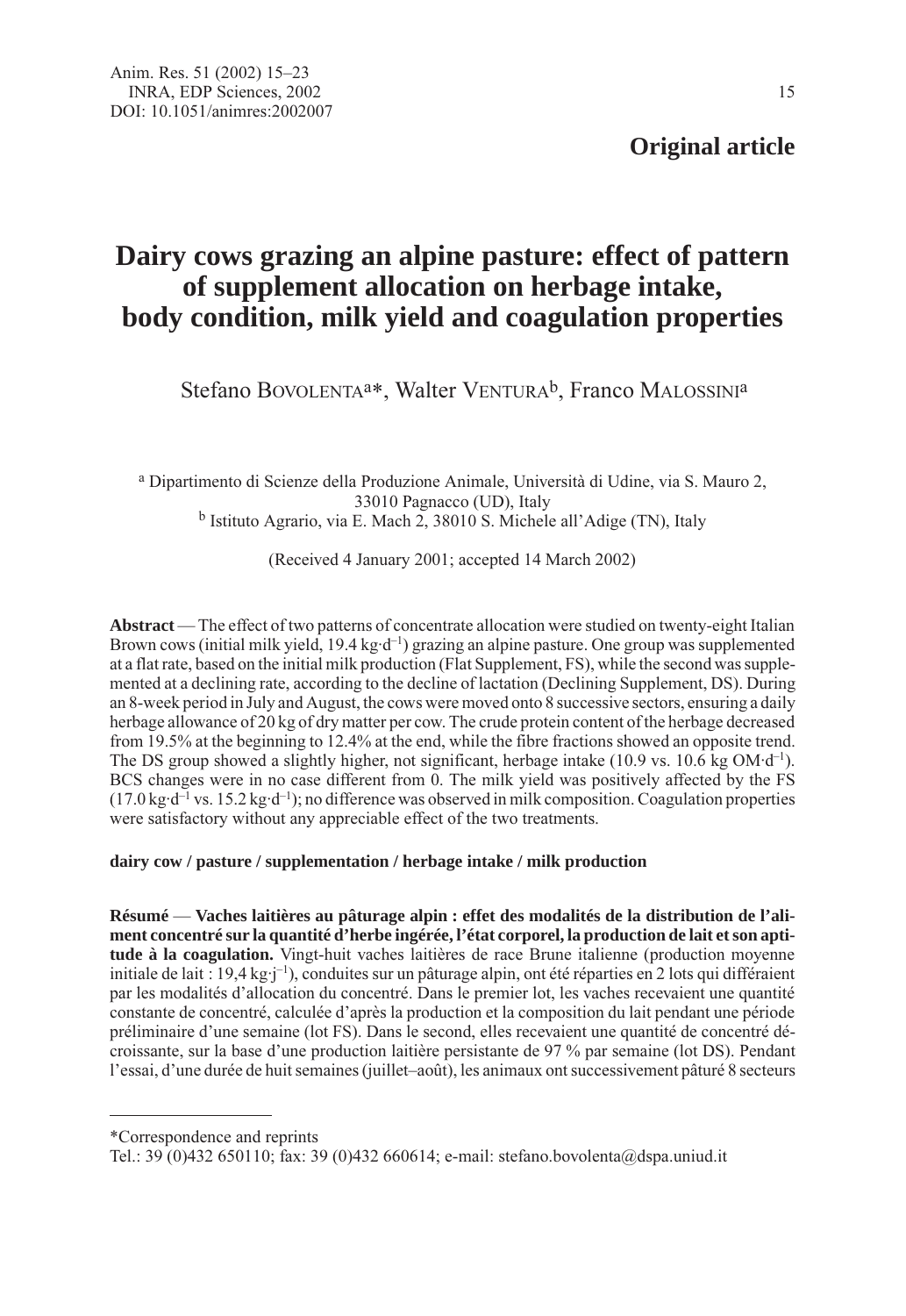dans lesquels la disponibilité en herbe était d'environ 20 kg de matière sèche par jour. La teneur en matières azotées totales de l'herbe a diminué de 19,5 % (de la matière sèche) à 12,4 % pendant l'essai, tandis que celle en fractions fibreuses a présenté une évolution inverse. Le lot DS a été caractérisé par une ingestion plus faible de concentré (3,5 kg vs. 4,5 kg de matière organique par jour) et légèrement plus élevée d'herbe (+0,3 kg MO·j<sup>-1</sup>; différence non significative). Les variations de la note d'état corporel n'ont pas été significativement différentes de 0. La production de lait a été augmentée avec le traitement FS (17,0 vs. 15,2 kg·j–1). La composition du lait n'a pas présenté de différences significatives. Les propriétés de coagulation du lait ont été satisfaisantes et n'ont pas été affectées par les traitements.

#### **vache laitière / pâturage / supplémentation / ingestion d'herbe / production laitière**

# **1. INTRODUCTION**

The exploitation of mountain pastures by grazing with dairy cows offers advantages for the economy of many rural areas, the health of the animals and the protection of the environment, but it also poses feeding problems which are not easy to solve. The pastures, especially those located at the highest altitudes, may not be capable of meeting the nutritional requirements of the animals, increased by the movement involved and by the low temperatures. Under these conditions, there is often a fall in milk production – also related to the number of days in milk and the genetic merit of the cows [21, 31] – normally accompanied by a failure to recover body condition [1, 12, 22, 31].

In order to offset these effects, it is generally necessary to supplement with concentrates, whose benefit in terms of increased level of nutrition is conditioned by the possible reduction in the amount of herbage consumed. Much research has been conducted on dairy cows at pasture to establish the effect of the level and quality of the concentrates offered. Less research has been done on the pattern of supplement allocation [18].

The objective of this experiment, carried out on a high altitude alpine pasture, was to evaluate the effect of a flat or declining rate of concentrate supplementation on herbage intake, body condition, milk yield and quality, including coagulation properties since the milk produced in these environments is always used for cheese making.

#### **2. MATERIALS AND METHODS**

#### **2.1. Pasture and grazing management**

The experiment was carried out for 8 weeks, from July 2 to August 27 on a high mountain pasture in the eastern Alps region (Malga Juribello, Province of Trento, Italy), within the "Paneveggio – Pale di S. Martino" Natural Park. The 20 ha experimental area, divided by electric fences into 8 sectors, was located at an altitude of 1800–2000 m. The pasture was mainly a Poion alpinae with the presence of high feeding value species such as Poa alpina, Phleum alpinum, Trifolium pratense, Tr. repens; the weed species were mainly Deschampsia cespitosa and Rumex alpinus. The only sort of fertiliser applied was manure.

During the experimental period the pasture was utilised by weekly moving the animals into 8 sectors, starting with those located at the lowest altitude. In the pre-experimental period, the cows grazed a contiguous sector with a similar botanical composition. The sector area was calculated so as to ensure a mean daily herbage allowance per cow of 20 kg dry matter (DM).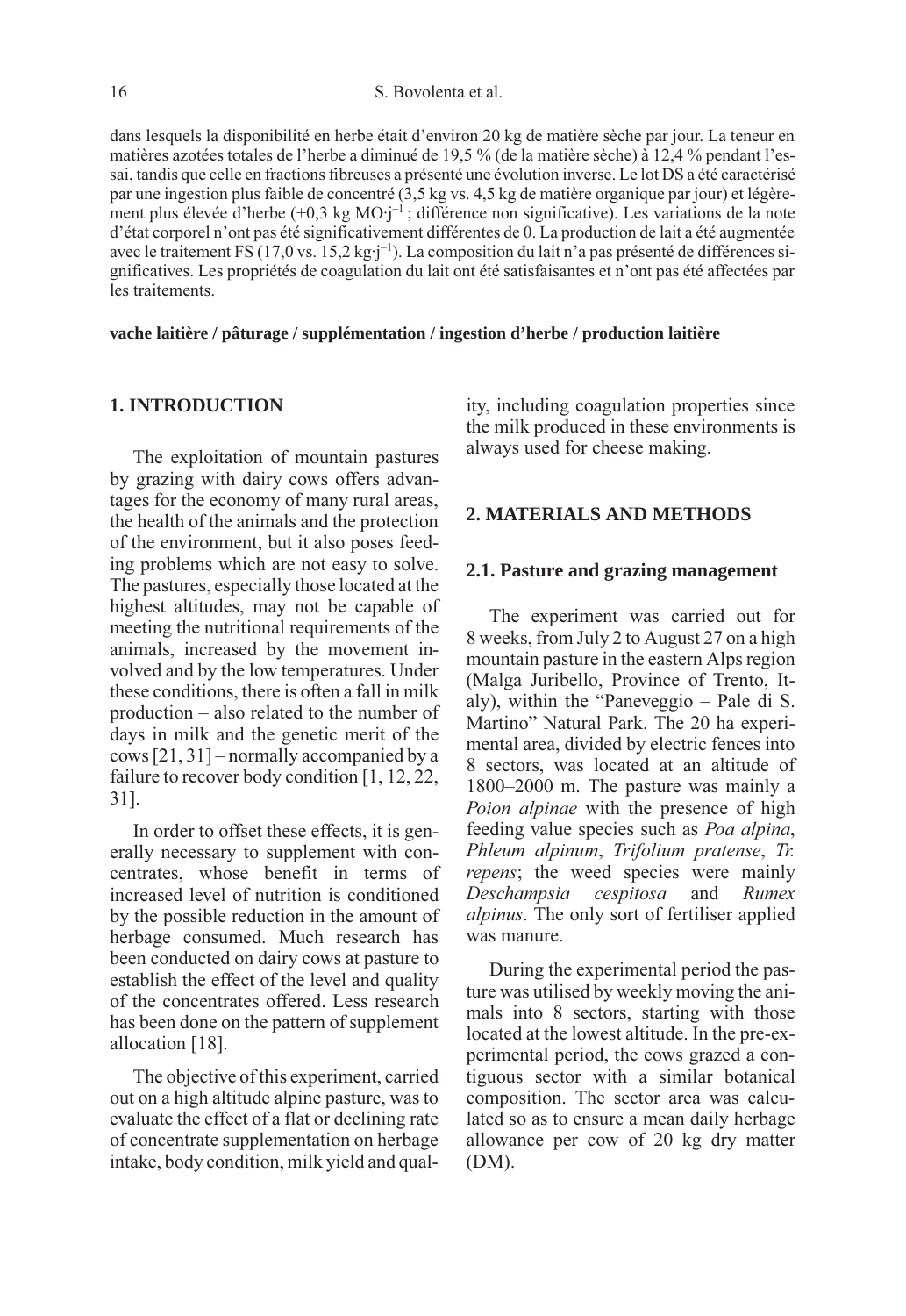# **2.2. Animals, treatments and experimental design**

Twenty-eight lactating Italian Brown cows (potential 7600 kg per lactation  $\pm$  12) were assigned to two groups balanced for daily milk yield (average 19.4 kg  $\pm$  2.1), days in milk (206 d  $\pm$  28), parities (2.6  $\pm$  1.5), body condition score (BCS,  $3.24 \pm 0.34$ ), and live weight (LW, 563 kg  $\pm$  32). The groups were different for the pattern of supplement allocation: the first was supplemented at a flat rate, based on the milk production and composition during a one week preliminary period (group Flat Supplement, FS); the second was supplemented at a declining rate, on the basis of a lactation persistency of 0.97 per week (group Declining Supplement, DS). All cows grazed together during the experiment.

The concentrate was offered at a rate of 1 kg as fed per 2.1 kg of energy corrected milk (ECM) [6] exceeding 10 kg. The composition of the compound feed was as follows: maize and barley 40%, maize germ 20%, wheat bran 16.5%, sunflower oil meal 6%, soybean flakes 5%, dry sugar beet pulp 5%, molasses 2%, mineral-vitamin supplement 5.5% (yeast 1%, calcium carbonate 1.2%, calcium phosphate 1.0%, salt 0.8%, bentonite 1.0%, vitamins and microelements 0.5%); crude protein (CP) 15.1% DM, crude fibre (CF) 8.4% DM, 1.03 UFL (milk feed units)  $kg^{-1}$  DM [9]. For both groups the initial amount of concentrate was 5.5 kg $\cdot d^{-1}$  as fed (4.5 kg OM). In the first 4 weeks, 1 kg of compound feed was replaced by an equal amount of dried sugar beet pulp (CP 8.6% DM, CF 20.3% DM, UFL 1.00 kg–1 DM) in order to balance the high protein and low fibre content of the pasture. Supplement was offered twice daily during milking, with any possible refusal being recorded. The animals were kept continuously on the pasture, except during the two daily milkings (about 4 h per day).

# **2.3. Measurements and chemical analyses**

The weather conditions were recorded using an automatic weather station, which constantly recorded the temperature and precipitation.

The herbage mass offered in each sector was assessed by cutting five  $1.5 \text{ m}^2$  strips at a height of 4–5 cm above ground level. Subsamples of herbage were dried in a forced draught oven at 65  $\degree$ C for the determination of the DM content.

Samples of the grazed herbage were hand-plucked from within five  $1 \text{ m}^2$  cages located in each sector so as to simulate the feeding selection of the animals. The dried samples were bulked by sector (5 samples into 1 per sector) and analysed for CP, CF, ash [2] and fibre fractions [10]; the organic matter digestibility (OMD) was determined in vitro with an enzymatic method [4]. The nutritive value of the herbage was determined according to INRA [15].

The estimate of herbage intake was carried out by n-alkane method [20]. In two periods of 10 days, from July 5 to 14 and from August 10 to 19, the animals were dosed every morning with a gelatine capsule containing 600 mg of  $C_{32}$  (dotriacontane) on paper. In the last 3 days of each period, when the animals were in the middle of the grazing period respectively of sectors 2 and 7, grab samples of the faeces were taken after each milking (at about 07.00 and 19.00 h). The individual faecal samples, dried and bulked per period (6 samples into 1, per period and per cow), and the samples of grazed herbage of sectors 2 and 7 were analysed for their n-alkane concentration. The estimate of herbage intake was based on the concentration of a pair of alkanes, namely  $C_{32}$  and  $C_{31}$  (entriacontane), the odd-chain alkane being present in the grazed herbage at the greatest level.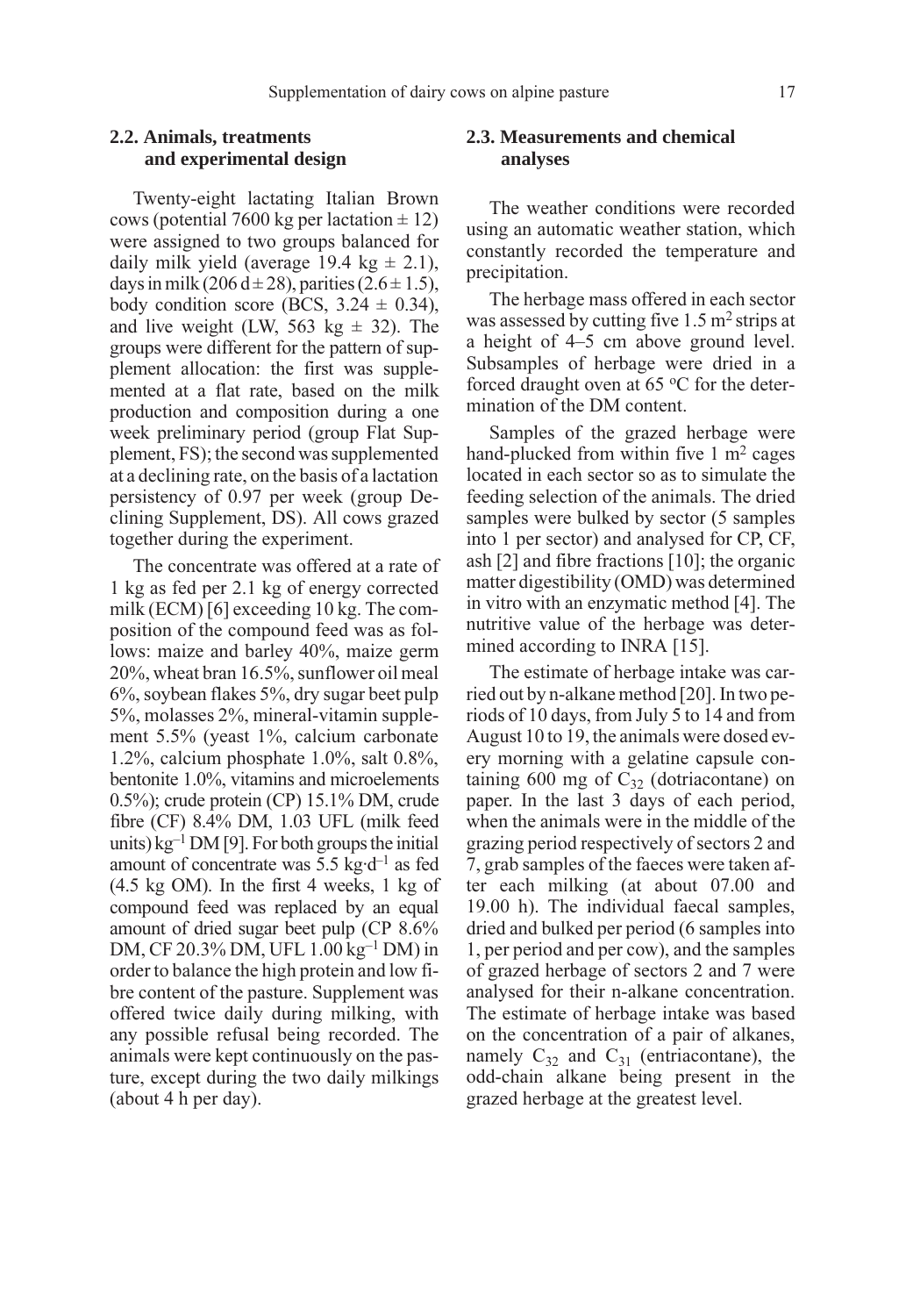Milk yield was recorded and milk samples were collected twice daily for 2 consecutive days every 2 weeks. Individual samples were analysed for protein, fat and lactose with an infrared Milk-o-scan apparatus and for somatic cell count with a Foss-o-matic apparatus. On the morning milk samples, the titratable acidity ( $^{\circ}$ SH $\cdot$ 50 ml<sup>-1</sup>) was measured and the coagulation properties – rennet clotting time (r), time for aggregation  $(k_{20})$  and gel firmness  $(a_{30})$  – were determined with a Foss Electric Formagraph [25].

LW was recorded at the beginning and at the end of the experiment. At the same time, the BCS was determined by 2 independent evaluators according to a 5-point scale [8].

#### **2.4. Statistical analysis**

The effect of the two patterns of supplement allocation on milk yield (a), milk composition  $(b)$  and herbage intake  $(c)$ were studied by analysis of variance, using as covariates:

- the production of the preliminary period and the initial metabolic LW for a;
- the values of the preliminary period for b;

- the mean metabolic LW for c.

The traits linked to cheese making were analysed without covariates.

The significance of the variations of BCS was evaluated within each group as a difference from 0 by the "t" test for paired comparisons.

#### **3. RESULTS**

#### **3.1. Meteorological recordings**

The alpine climate is characterised by long, cold winters and cool, wet summers. In the experimental period, July was colder and noticeably wetter than August (mean daily temperature:  $10.6$  vs.  $12.2$  °C; total precipitation: 147 vs. 119 mm). Over the entire period, the mean temperature was 11.4  $\degree$ C, with an absolute minimum of 2.8 °C recorded at the beginning of July and a maximum of 19.8 °C in the middle of August.

# **3.2. Pasture**

Table I shows the main traits of the pasture. The herbage mass averaged 1.6 ton

| Table I. Herbage mass offered and chemical composition and digestibility of grazed herbage. |  |  |  |
|---------------------------------------------------------------------------------------------|--|--|--|
|                                                                                             |  |  |  |

|                                | Grazed sectors (weeks) |      |      |      |      |      |      |      |
|--------------------------------|------------------------|------|------|------|------|------|------|------|
|                                |                        | 2    | 3    | 4    | 5    | 6    | 7    | 8    |
| Herbage mass (t $DM·ha^{-1}$ ) | 1.1                    | 1.3  | 1.5  | 1.6  | 1.7  | 1.9  | 2.0  | 2.1  |
| Grazed herbage:                |                        |      |      |      |      |      |      |      |
| Crude protein $(\%$ DM)        | 19.5                   | 18.2 | 17.2 | 16.6 | 15.2 | 15.6 | 14.3 | 12.4 |
| Crude fibre (% DM)             | 19.4                   | 20.6 | 21.6 | 22.2 | 23.5 | 24.3 | 25.2 | 26.2 |
| Ash $(\%$ DM)                  | 6.9                    | 7.3  | 7.8  | 7.3  | 6.4  | 6.6  | 6.4  | 7.2  |
| $NDF1$ (% DM)                  | 43.4                   | 46.0 | 47.4 | 51.9 | 56.8 | 58.2 | 59.3 | 60.0 |
| $ADF2$ (% DM)                  | 21.6                   | 24.7 | 29.7 | 32.6 | 33.2 | 33.3 | 32.8 | 32.4 |
| $ADL3$ (% DM)                  | 4.5                    | 6.9  | 6.9  | 7.0  | 7.2  | 7.1  | 7.6  | 7.9  |
| OMD <sup>4</sup> (%)           | 77.4                   | 71.9 | 68.7 | 63.3 | 60.7 | 60.9 | 57.8 | 56.6 |
| $UFL5$ kg <sup>-1</sup> DM     | 0.98                   | 0.89 | 0.84 | 0.76 | 0.73 | 0.73 | 0.69 | 0.66 |

 $<sup>1</sup>$  Neutral detergent fibre.</sup>

<sup>2</sup> Acid detergent fibre.

<sup>3</sup> Acid detergent lignin.

<sup>4</sup> Organic matter digestibility.

<sup>5</sup> Milk feed units.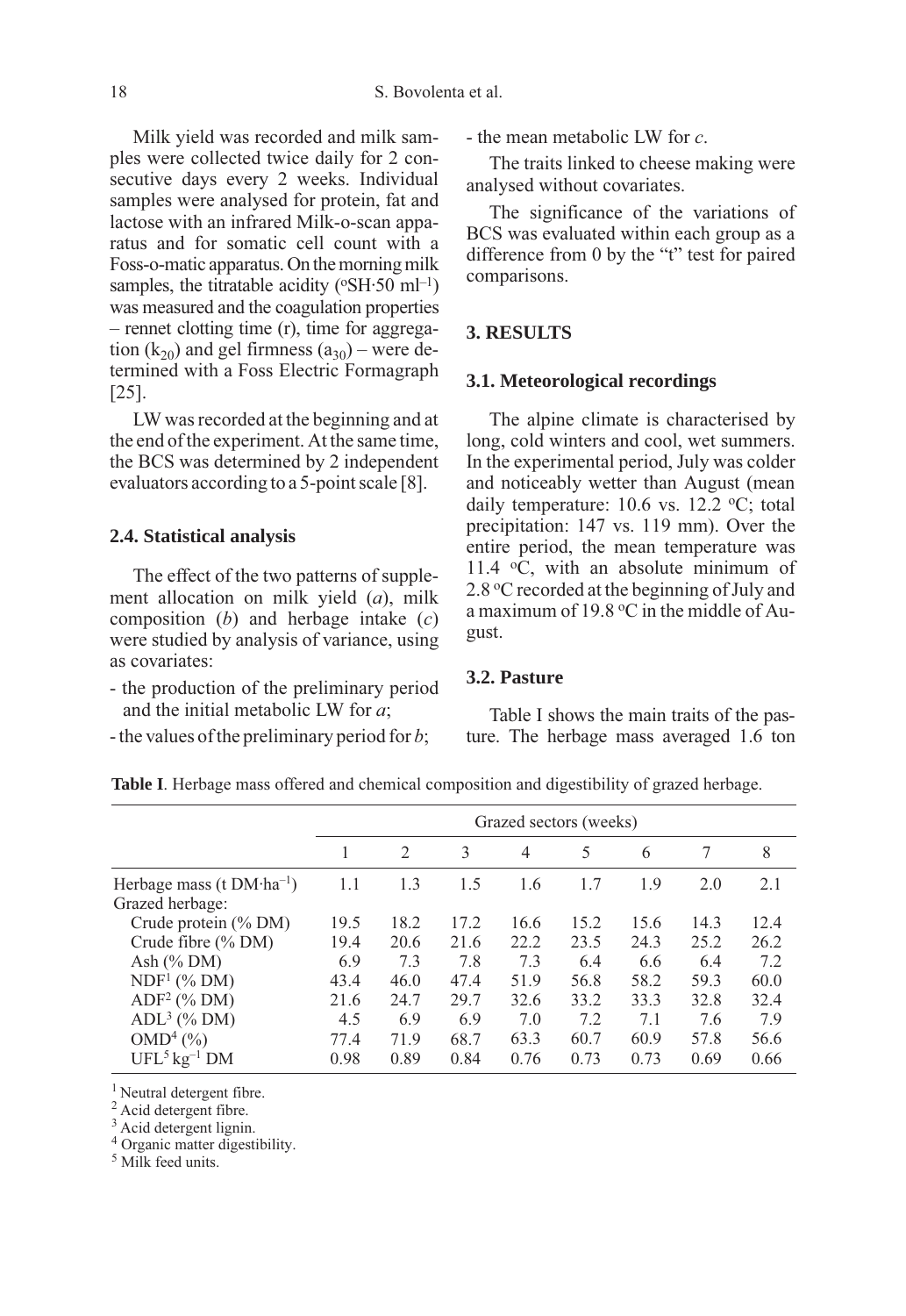DM·ha–1, and increased progressively from 1.1 ton DM·ha<sup>-1</sup> in sector  $\overline{1}$  to  $\overline{2}$ .1 ton DM·ha<sup>-1</sup> in sector 8, grazed first and last respectively. The CP content of grazed herbage was very high at the beginning (19.5%) and declined progressively to 12.4%. The fibre fractions showed an opposite trend with a continuous increase during the experimental period. Consequently, the OMD diminished from 77.4% in the first sector to 56.6% in the last one and the feed value from 0.98 UFL to 0.66 UFL.

# **3.3. Feed intake and animal performance**

The concentrate administered was almost entirely consumed by both groups. The DS group ate, on average, 1 kg of  $OM \cdot d^{-1}$  less than the FS group; at the end of the experimental period, this difference was 2 kg of OM·d<sup>-1</sup> (Tab. II). The herbage intake was slightly higher (+ 0.3 kg  $OM·d^{-1}$ , not significant) in the DS group. The average intake of the two groups was 10.7 kg  $OM·d^{-1}$ , with a mean decrease of 1.6 kg from the first control (July) to the second (August).

BCS changes were slightly negative in the DS group, but not significantly different from 0.

The production of milk and ECM was higher in the FS group than the DS (+12.7% and  $+$  11.8% respectively,  $P < 0.001$ ) and the same trend was observed for the daily production of protein  $(+ 13.7\%, P < 0.05)$ , fat  $(+ 5.7\%, P < 0.05)$  and lactose  $(+ 11.0\%, P < 0.01)$ . No significant differences were observed in milk composition.

The coagulation properties of the milk (Tab. III) were slightly better in the DS group but with no significant difference. In the same group, the number of somatic cells was a little higher (n.s.).

#### **4. DISCUSSION**

The vegetative cycle in the high mountains is considerably shorter than that of the plains, with a consequent rapid worsening

**Table II.** Feed intake, BCS<sup>1</sup> changes, milk yield and composition.

|                                           | Supplement allocation |                         | RSD <sup>2</sup><br>Significance |      |
|-------------------------------------------|-----------------------|-------------------------|----------------------------------|------|
|                                           | Flat<br>(FS)          | Declining<br>(DS)       |                                  |      |
| Supplement intake (kg $OM \cdot d^{-1}$ ) | 4.5                   | 3.5                     |                                  |      |
| (start-end)                               | $(4.5-4.5)$           | $(4.5 - 2.5)$           |                                  |      |
| Herbage intake (kg $OM \cdot d^{-1}$ )    | 10.6                  | 10.9                    | ns                               | 1.31 |
| (July–August)                             | $(11.3 - 9.8)$        | $(11.7 - 10.0)$         |                                  |      |
| BCS <sup>1</sup> change                   | $0.03 \text{ ns}^0$   | $-0.16$ ns <sup>0</sup> |                                  |      |
| Milk $(kg \cdot d^{-1})$                  | 16.9                  | 15.0                    | ***                              | 0.96 |
| $ECM^3$ (kg·d <sup>-1</sup> )             | 17.0                  | 15.2                    | ***                              | 0.83 |
| Protein $(g \cdot kg^{-1})$               | 33.4                  | 33.6                    | ns                               | 1.24 |
| Fat $(g \cdot kg^{-1})$                   | 40.3                  | 41.6                    | ns                               | 2.95 |
| Lactose $(g \cdot kg^{-1})$               | 49.5                  | 49.7                    | ns                               | 0.99 |
| Protein $(g \cdot d^{-1})$                | 563                   | 495                     | *                                | 39   |
| Fat $(g \cdot d^{-1})$                    | 662                   | 626                     | *                                | 40   |
| Lactose $(g \cdot d^{-1})$                | 830                   | 748                     | **                               | 43   |

\*P < 0.05; \*\*P < 0.01; \*\*\*P < 0.001; ns: P > 0.05; ns<sup>0</sup>: not significantly different from 0. <sup>1</sup>Body condition score.

2Residual standard deviation.

<sup>3</sup>Energy corrected milk = 750 kcal·kg<sup>-1</sup> [6].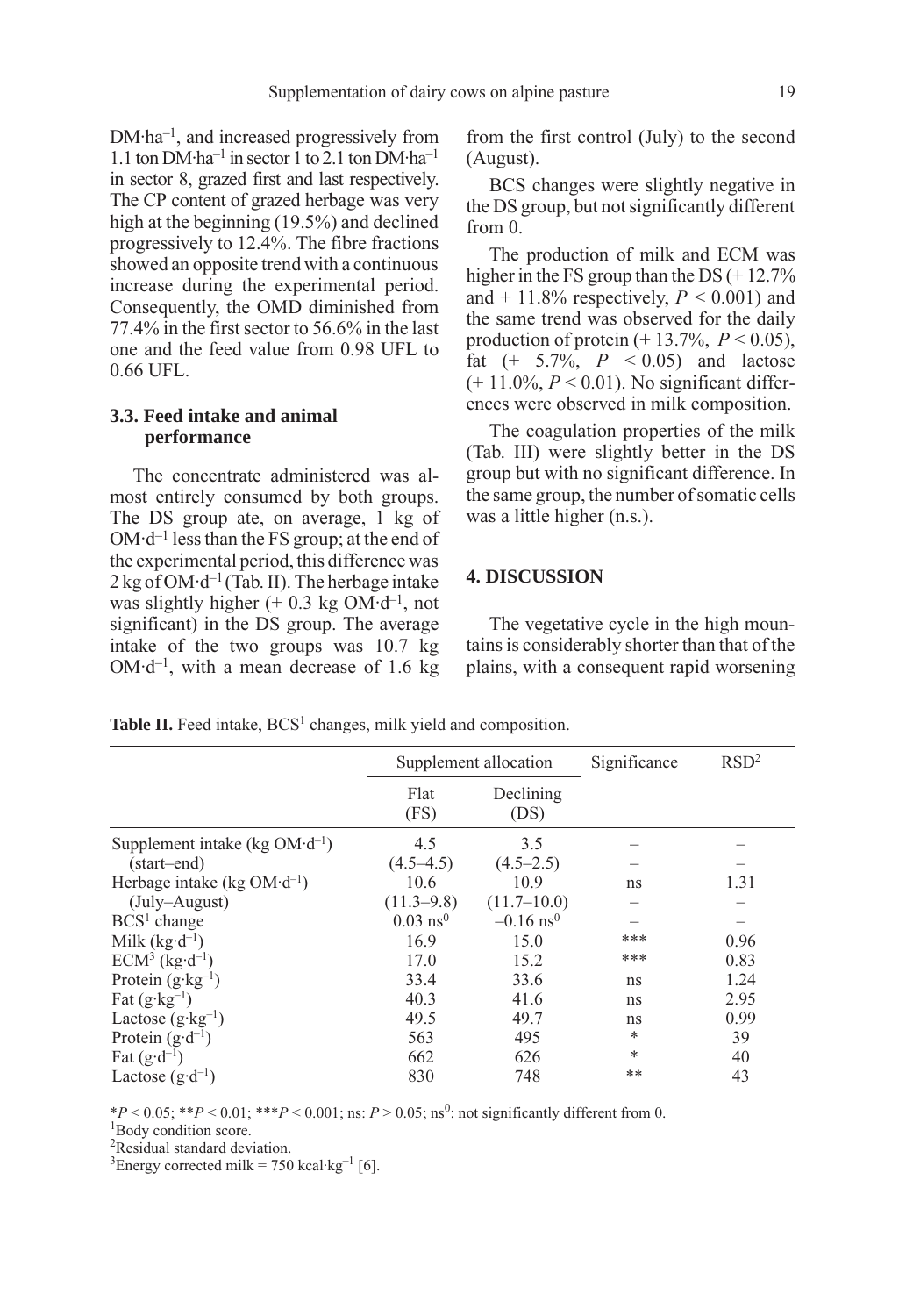|                                                    |              | Supplement allocation | Significance | RSD <sup>1</sup> |
|----------------------------------------------------|--------------|-----------------------|--------------|------------------|
|                                                    | Flat<br>(FS) | Declining<br>(DS)     |              |                  |
| Rennet clotting time (r, min)                      | 14'54"       | 13'42"                | ns           | 3'54"            |
| Time for aggregation $(k_{20}, \text{min})$        | 7'12''       | 6'42"                 | ns           | 2'26''           |
| Gel firmness $(a_{30}, \text{mm})$                 | 25.5         | 28.3                  | ns           | 7.83             |
| Titratable acidity (°SH)                           | 3.1          | 3.3                   | ns           | 0.25             |
| Somatic cell count $(\times 10^3 \text{ ml}^{-1})$ | 301          | 347                   | ns           | 251              |

Table III. Coagulation properties, titratable acidity and somatic cell counts.

ns:  $P > 0.05$ .<br><sup>1</sup>Residual standard deviation.

of the chemical and nutritional values in the late summer. Over the 8-week period, the content of CP and NDF in the grazed herbage changed by –36% and +38% respectively which was in line with this general trend. Given the grazing technique adopted – the animals were moved successively onto new sectors with a high stocking density – and as a consequence of a high utilisation rate of the pasture, the composition of the consumed herbage reasonably reflected the evolution of the herbage mass offered. In different grazing conditions, when the herbage availability per cow is higher, or when continuous stocking is practised, the possibility of selection by the animals increases so that the diet is less variable [7] and less related to the herbage mass offered [30].

The herbage intake was on the average rather low because of the reduced daily availability and of the low herbage quantity per surface unit, a condition that lowers even more the intake ability. According to Hodgson [14], intake decreases when the herbage mass falls below a value between 1.2 and 2.8 t OM·ha–1, while Peyraud et al. [28] observed a noticeable fall below 2.5 t  $OM·ha^{-1}$ . In August, although the herbage mass offered was something higher, the herbage intake fell further, very likely owing to a worsening of the chemical and nutritional traits.

In the FS group, the higher supplement intake corresponded to a lower herbage intake. As a mean for the whole period, 1 kg  $OM \cdot d^{-1}$  more supplement led to a reduction in herbage intake of 0.3 kg  $OM \cdot d^{-1}$ , equal to a substitution rate (SR) of 0.3. The SR, however interesting it may be from a physiological and economical point of view, is very variable in different situations, since it is affected by many factors, such as the herbage availability and its quality, the type of concentrate and the production level. In particular, the SR tends to be lower when herbage availability is low [11, 27].

None of the groups were able to recover body reserves, a recovery, which normally occurs during late lactation. However, in potentially high producing dairy cows the partitioning of the nutrients tends more towards the production of milk rather than towards tissue gain. As a consequence, the recovery of live-weight can only be obtained with a high energy intake [3].

The plane of nutrition of the FS group led to a little increase in concentrate intake and a considerable increase in milk production: in terms of ECM, the increase was 1.80 kg·d<sup>-1</sup>. In comparison with the DS group, the marginal response was thus 1.46 kg ECM·kg–1 concentrate as fed (1 kg OM =  $1.23$  kg as fed·d<sup>-1</sup>), a very high value compared with the  $0.3-0.6$  kg milk·kg<sup>-1</sup> extra concentrate reported by various reviews [16, 17] and in more recent papers [5, 12, 13]. According to Mayne and Peyraud [26], the production response to the supplementation with concentrates is strongly influenced, as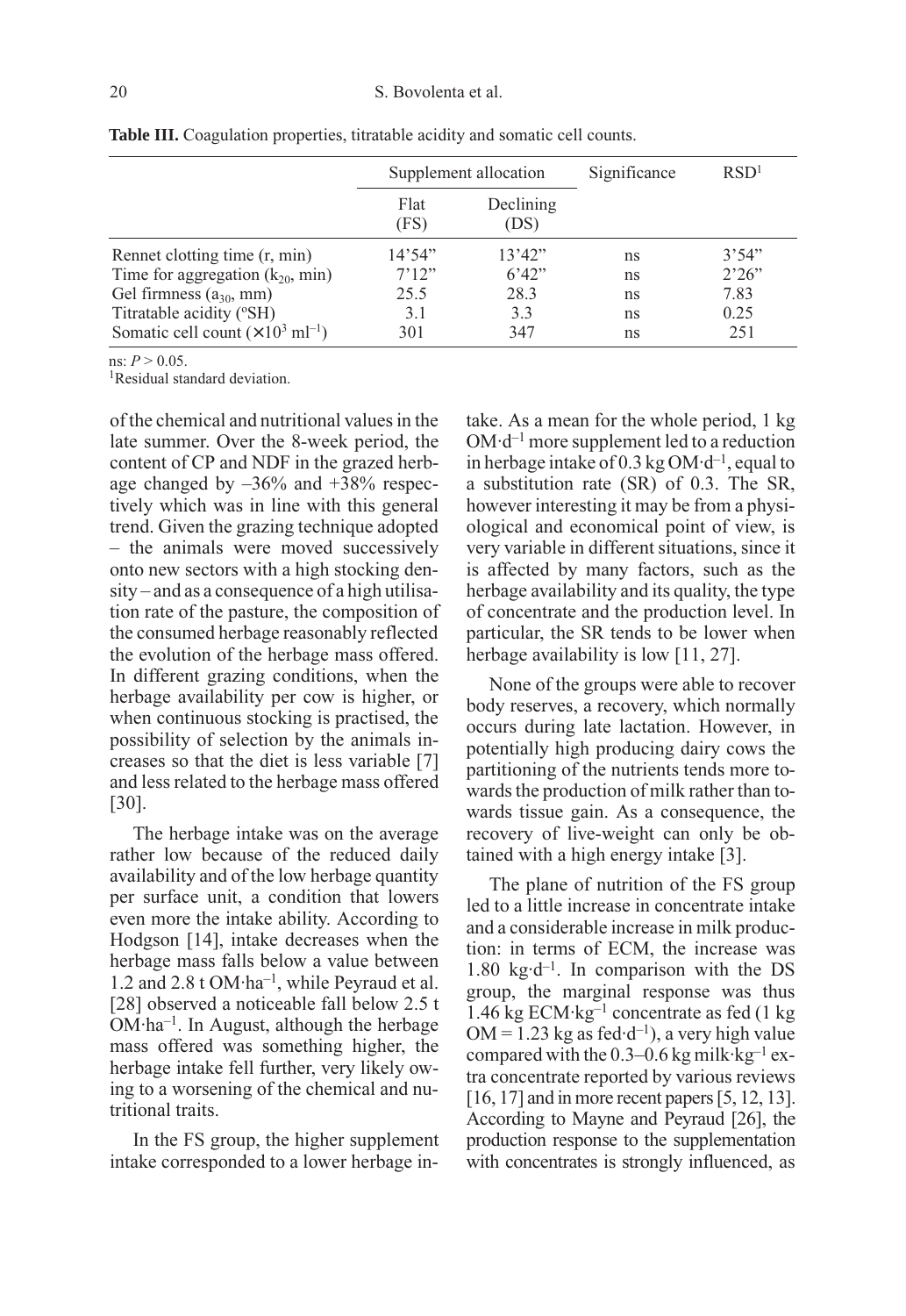for SR, by herbage availability. A low herbage availability could thus partly justify the high marginal response to the supplementation with concentrates. Nevertheless other reasons can explain the better results for the FS group, in particular the flat allocation even with falling milk production probably compensated for the progressive worsening of the nutritional quality of the pasture. This aspect is undoubtedly of considerable relevance for animals grazing alpine pastures in the summer period, when the decline in quality of the pasture is very rapid.

In order to verify the correspondence of the experimental data, an energy balance between the values of input (supplement + herbage) and output (maintenance + ECM production) was calculated. The balance response was positive of 1.72 UFL for the FS group and of 1.56 UFL for the DS group. Because there was no appreciable variation of the body condition, the gap may be justified by an overestimation of herbage intake  $(+ 24\%$  for the FS group and  $+ 20\%$  for the DS group) or by a higher energetic expense for grazing in high and sloping pastures (+ 36% with respect to maintenance for the FS group and  $+$  32% for the DS group) or by both factors. Since the second one was certainly present, although not easily quantifiable, the estimated error of herbage intake would be rather low. In the hypothesis of an increase of the maintenance of 25%, a value recorded by Zemp in cows grazing on mountains [31], the overestimation of herbage intake would only have been 0.6 kg OM, equal to  $+ 6\%$ , for the FS group and  $0.4 \text{ kg OM}$ , equal to  $+4\%$ , for the DS group. With this arrangement, the energy balance may have been considered equal to zero, thus justifying the non-recovery of body reserves.

The pattern of supplement allocation had no effect on milk composition. The consequent difference between the levels of supplementation was presumably not enough to modify in an appreciable way the herbage/ concentrate ratio. The combined effect of the

quantity and composition of milk for the FS group led to a higher fat and protein yield, an important aspect when the milk production, as is usual in the alpine environment, is utilised for cheese making.

The lack of an appreciable effect of the dietary treatments on milk composition extended to its coagulation properties. In any case, the coagulation properties can be retained as satisfactory given the late stage of lactation [19], and in agreement with the mean values reported for the Italian Brown cows [23, 24].

The number of somatic cells was rather high, but not unusual for cows grazing alpine pastures and at a late stage of lactation. These values are, however, compatible with good cheese making, which is negatively affected by SCC values higher than 400 000 [29].

# **5. CONCLUSIONS**

This experiment showed that in the condition of an alpine pasture grazed in the summer by dairy cows, the best results as far as milk yield is concerned were obtained by a constant level of concentrates. This plane of nutrition involved a slightly higher concentrate supply, with a little lower herbage intake, but mainly allowed to balance the rapid and progressive worsening of herbage feed value. On alpine pastures, where automatic equipment for distributing supplements is practically absent, this pattern of concentrate allocation is advisable also for its greater simplicity of management. The milk composition, its coagulation properties and the BCS were not affected by the pattern of concentrate allocation.

# **ACKNOWLEDGEMENTS**

This experiment received financial support from the Consiglio Nazionale delle Ricerche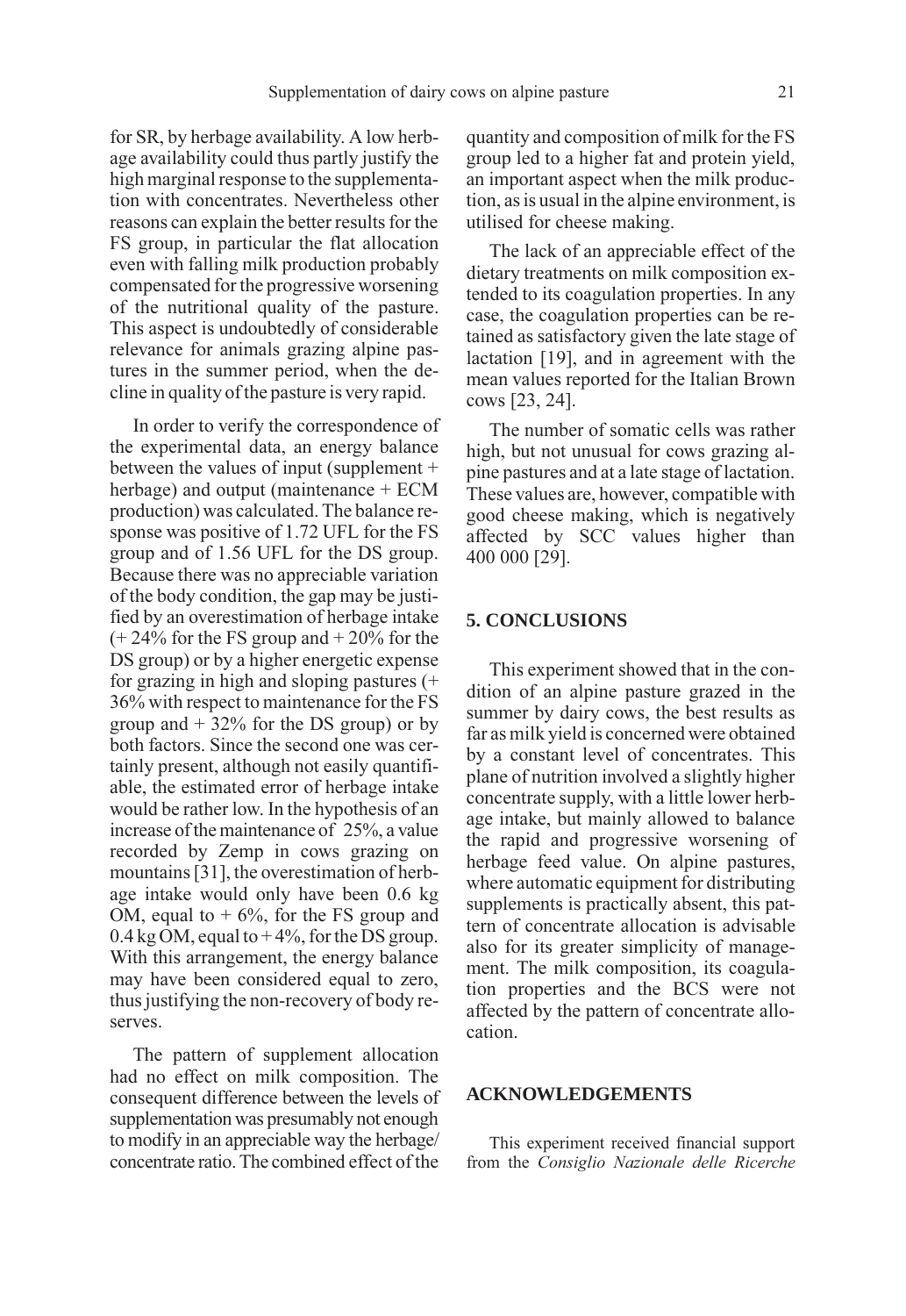(CNR). The authors wish to thank dott. C. Valorz (Federazione Provinciale Allevatori, Trento) for the availability of the Juribello Malga.

#### **REFERENCES**

- [1] Andrighetto I., Ramanzin M., Sfruttamento del cotico erboso e produzioni di latte di vacche al pascolo, Zootech. Nutr. Anim. 13 (1987) 119–127.
- [2] AOAC, Official methods of analysis, 15th edition, AOAC, Arlington, Virginia, USA, 1990.
- [3] Agnew R.E., Yan T., Gordon F.J., Nutrition of the high genetic merit dairy cows – energy metabolism studies, in: Garnsworthy P.C., Wiseman J. (Eds.), Recent advances in animal nutrition, Nottingham University Press, Nottingham, UK, 1998, pp. 181–208.
- [4] Aufrère J., Étude de la prévision de la digestibilité des fourrages par une méthode enzymatique, Ann. Zootech. 31 (1982) 111–130.
- [5] Berzaghi P., Herbein J.H., Polan C.E., Intake, site and extent of nutrient digestion of lactating cows grazing pasture, J. Dairy Sci. 79 (1996) 1581–1589.
- [6] Bickel H., Fat-corrected milk (FCM), an inaccurate and confusing term, Livest. Prod. Sci. 18 (1988) 311–313.
- [7] Bovolenta S., Ventura W., Piasentier E., Malossini F., Supplementation of dairy cows grazing an alpine pasture: effect of concentrate level on milk production, body condition and rennet coagulation properties, Ann. Zootech. 47 (1998) 169–178.
- [8] Edmonson A.J., Lean I.J., Weaver L.D., Farver T., Webster G., A body condition scoring for Holstein dairy cows, J. Dairy Sci. 72 (1989) 68–78.
- [9] Giger-Reverdin S., Aufrère J., Sauvant D., Demarquilly C., Vermorel M., Pochet S., Prévision de la valeur énergétique des aliments composés pour les ruminants, INRA Prod. Anim. 3 (1990) 181–188.
- [10] Goering H.K., Van Soest P.J., Forage fiber analyses (apparatus, reagent, procedures and some applications), US Department of Agriculture, Agriculture Handbook No. 379, 1970.
- [11] Grainger C., Mathews G.L., Positive relation between substitution rate and pasture allowance for cows receiving concentrates, Aust. J. Exp. Agric. 29 (1989) 355–365.
- [12] Hauwuy A., Bornard A., Coulon J.B., Haltel L., Performances des vaches laitières en alpage : effet du niveau de la complémentation en aliment concentré, INRA Prod. Anim. 6 (1993) 289–295.
- [13] Hoden A., Peyraud J.L., Muller A., Delaby L., Faverdin P., Simplified rotational grazing management of dairy cows: effects of rates of stocking and concentrate, J. Agric. Sci. Camb. 116 (1991) 417–428.
- [14] Hodgson J., Ingestive behaviour, in: Leaver J.D. (Ed.), Herbage intake handbook, Br. Grassl. Soc., Oxford, UK, 1982, pp. 113–138.
- [15] INRA, Alimentation des bovins, ovins et caprins, INRA Paris, 1988, 471 p.
- [16] Journet M., Demarquilly C., Feeding strategy for the high yielding cow, in: Broster W.H., Swan H. (Eds.), Grazing, European Association of Animal Production Publ. No. 25, Granada Publ., New York, USA, 1979.
- [17] Leaver J.D., Effects of supplements on herbage intake and performance, in: Frame J. (Ed.), Grazing, European Association of Animal Production, Occasional Symposium No. 19, 7988, 1986.
- [18] Leaver J.D., Level and pattern of concentrate allocation to dairy cows, in: Garnsworthy P.C. (Ed.), Nutrition and lactation in the dairy cows, Butterworths, UK, 1988, pp. 315–326.
- [19] Lucey J., Cheesemaking from grass based seasonal milk and problems associated with late-lactation milk, J. Soc. Dairy Tech. 49 (1996) 59–64.
- [20] Mayes R.W., Lamb C.S., Colgrove P.M., The use of dosed and herbage n-alkanes as markers for the determination of herbage intake, J. Agric. Sci. Camb. 107 (1986) 161–170.
- [21] Malossini F., Bovolenta S., Pradi P.P., Piras C., Effetto dell'alpeggio sulla produzione di latte di bovine di razza Bruna, Zootech. Nutr. Anim. 18 (1992) 259–265.
- [22] Malossini F., Bovolenta S., Piras C., Ventura W., Effect of concentrate supplementation on herbage intake and milk yield of dairy cows grazing an alpine pasture, Livest. Prod. Sci. 43 (1995) 119–128.
- [23] Malossini F., Bovolenta S., Piras C., Dalla Rosa M., Ventura W., Effect of diet and breed on milk composition and rennet coagulation properties, Ann. Zootech. 45 (1996) 29–40.
- [24] Mariani P., Pecorari M., Fossa E., Le caratteristiche di coagulazione del latte in rapporto allo stadio della lattazione e ai livelli di produzione, Scienza e Tecnica Lattiero Casearia 33 (1982) 409–425.
- [25] McMahon D.J., Brown R.J., Evaluation of Formagraph for comparing rennet solutions, J. Dairy Sci. 65 (1982) 1639–1642.
- [26] Mayne C.S., Peyraud J.L., Recent advances in grassland utilisation under grazing and conservation, in: Parente G., Frame J., Orsi S. (Eds.), Grassland and land use systems, British Grassland Society, Reading, UK, 1996, pp. 347–360.
- [27] Meijs J.A.C., Hoekstra J.A., Concentrate supplementation of grazing dairy cows. 1. Effect of